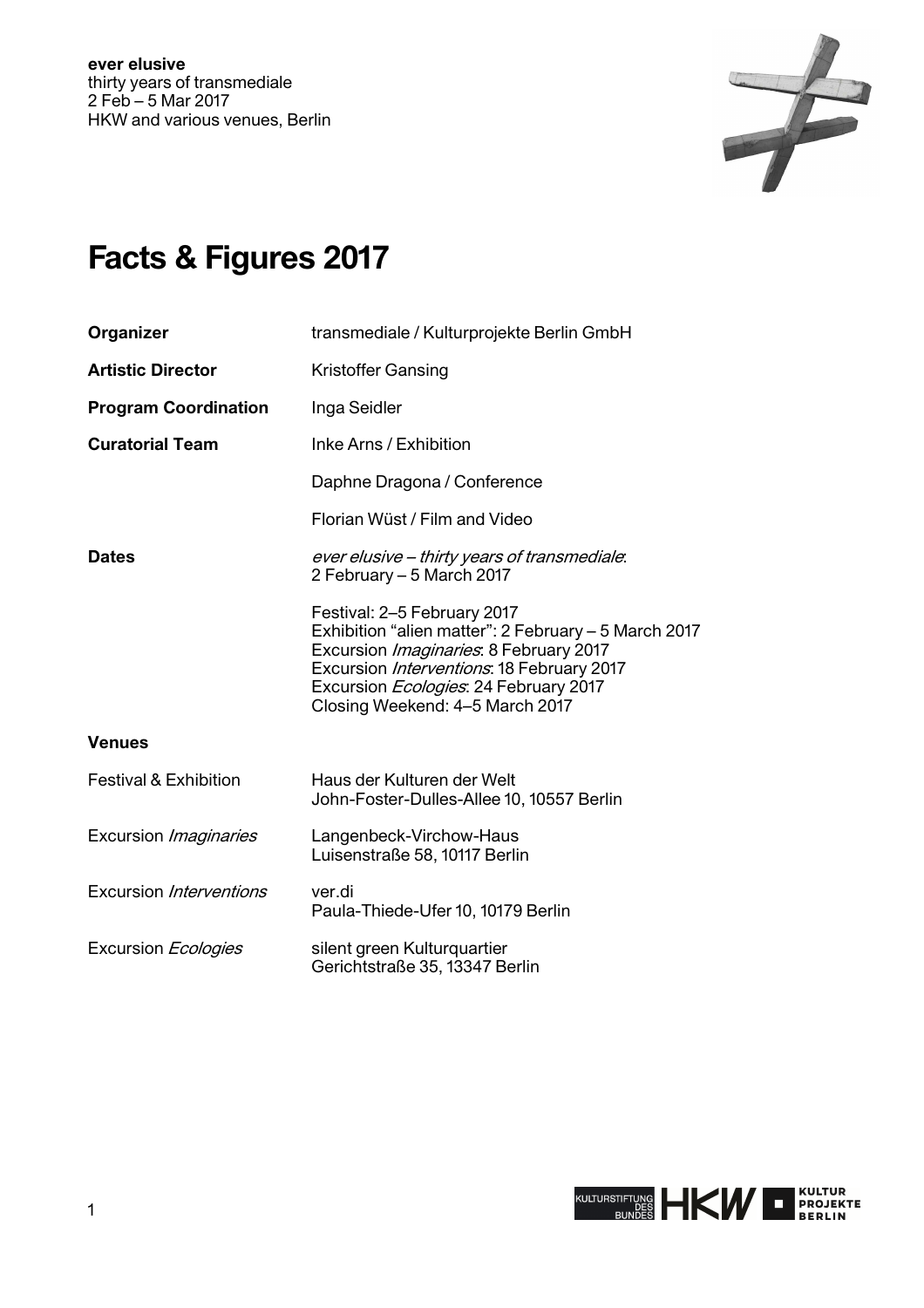

**Partner program** 

#### **transmediale Marshall McLuhan Lecture**

Sarah Sharma "Exit and the Extensions of Man"

31 January 2017, 18:30, Doors open 18:00

Embassy of Canada Leipziger Platz 17, 10117 Berlin

The lecture will be held in English; entry is free after [registration.](http://www.mcluhan-salon.de/index.php?&page_name=calendar&action=&cookieCheck=1&aspect=event_registration&event_id=140&lang=en) Please present a valid photo-ID at the door and allow sufficient time for Embassy security.

transmediale Marshall McLuhan Salon Exhibition is a cooperation between transmediale and the Embassy of Canada in Berlin.

## **transmediale Marshall McLuhan Salon Exhibition**

Ben Bogart Watching (Blade Runner) (2016)

1–5 February 2017, 14:00–18:00

Marshall McLuhan Salon at the Embassy of Canada Leipziger Platz 17, 10117 Berlin

Free admission. Please present a valid photo-ID at the door and allow sufficient time for Embassy security.

transmediale Marshall McLuhan Salon Exhibition is a cooperation between transmediale and the Embassy of Canada in Berlin.

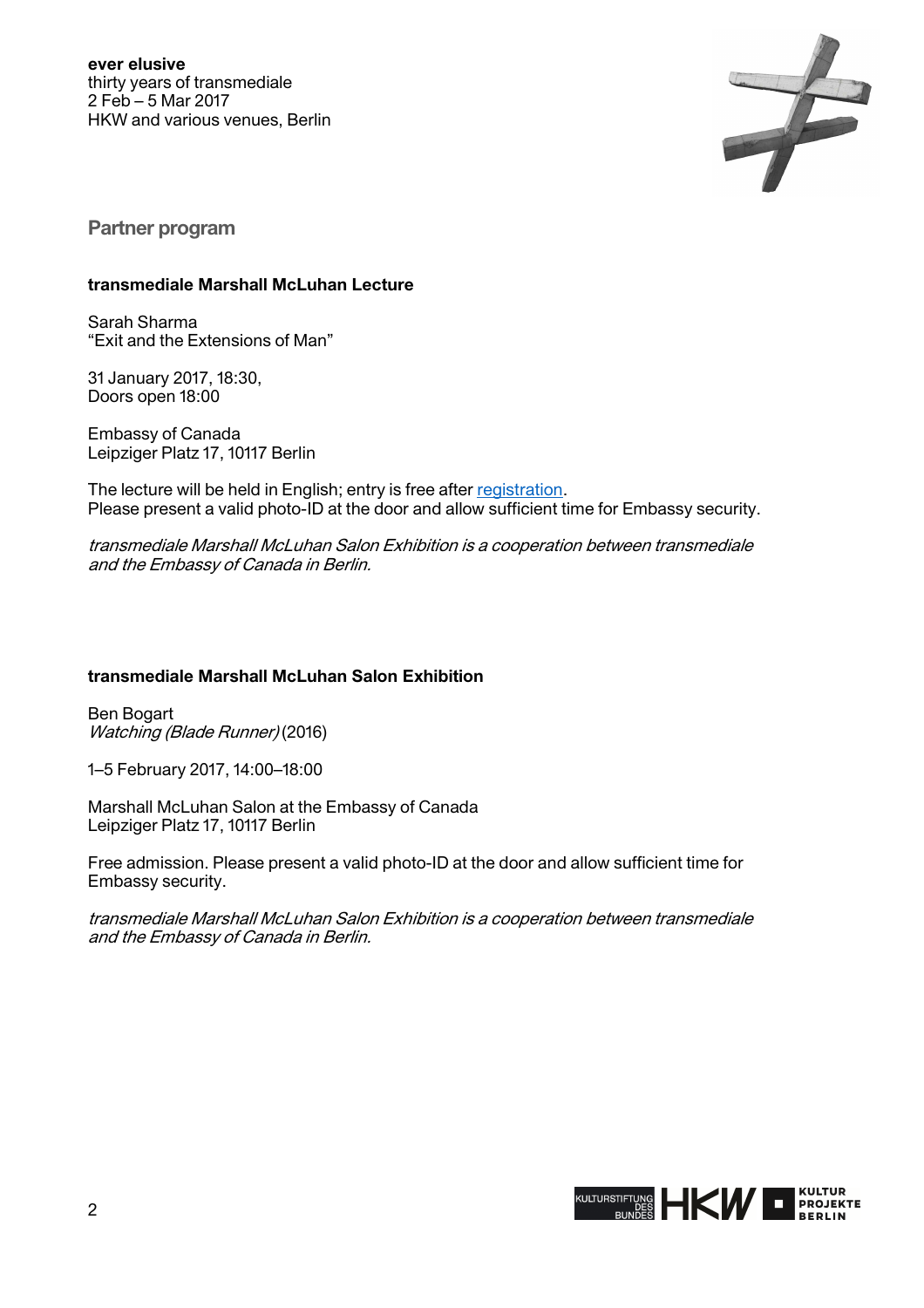

## **YoHa–Plastic Raft of Lampedusa**

part of special exhibition "alien matter"

2–8 February 2017, daily 15:00–20:00

Deutsches Architektur Zentrum DAZ Köpenicker Straße 48/49, 2. Courtyard 10179 Berlin

## **On the Far Side of the Marchlands**

partner exhibition

Opening: 1 February 2017, 18:00 2 February – 26 March 2017, Thu–Mon 13:00–19:00

Schering Stiftung Unter den Linden 32–34 10117 Berlin

## **Net art of the Berlin in the 1990s –a critical evaluation**

partner project

Opening: 9 February 2017, 19:00 9–22 February 2017, Tue and Wed 13:00–19:00, Thu, Fri and Sat 11:00–19:00

panke.gallery Gerichtsstraße 23, Hof 5 13347 Berlin

## **Tracing Information Society–a Timeline**

exhibition (transmediale in cooperation with Technopolitics)

Opening: 26 January 2017, 19:00 27 January – 5 February 2017, daily 12:00–19:00, Wed–Fri until 20:00

neue Gesellschaft für bildende Kunst Oranienstraße 25 10999 Berlin

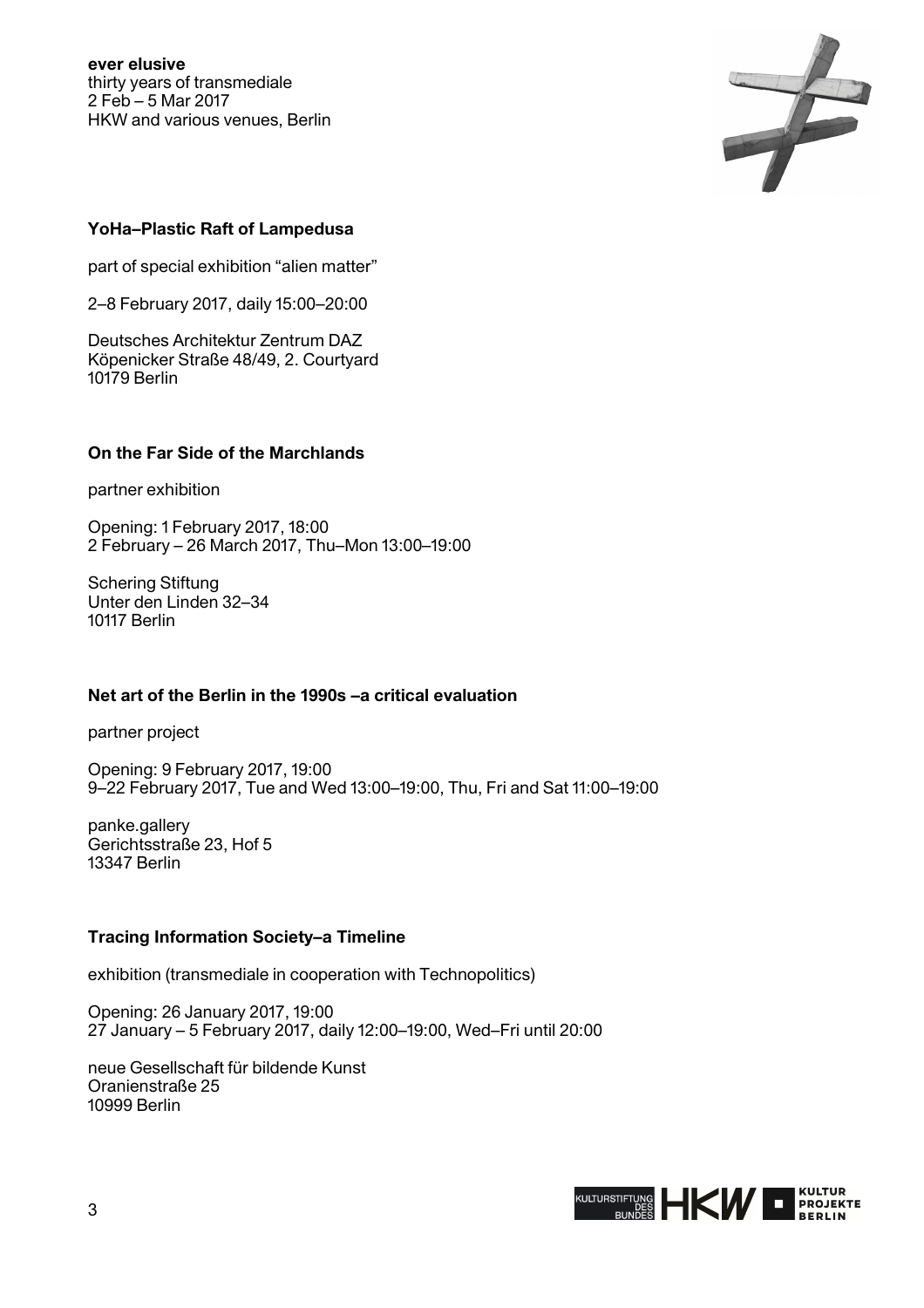

| Vilém Flusser Residency Jury   | <b>Kristoffer Gansing</b><br>Maren Hartmann<br>Anita Jóri<br>Susanne Kriemann                                                                                                                                                       |
|--------------------------------|-------------------------------------------------------------------------------------------------------------------------------------------------------------------------------------------------------------------------------------|
| transmediale Advisory Board    | <b>Alex Adriaansens</b><br>Prof. Dr. Marie-Luise Angerer<br>Prof. Dr. Dieter Daniels<br>Moritz van Dülmen<br>Jan Edler<br><b>Micz Flor</b><br>Hortensia Völckers                                                                    |
| <b>Partners and Supporters</b> | transmediale is a project by Kulturprojekte Berlin<br>GmbH in collaboration with Haus der Kulturen der<br>Welt. The festival has been funded as a cultural<br>institution of excellence by Kulturstiftung des Bundes<br>since 2004. |
|                                | The special exhibition "alien matter" is co-financed by<br><b>Berlin LOTTO Foundation</b>                                                                                                                                           |
| <b>Info Counter Hours</b>      | Haus der Kulturen der Welt<br>John-Foster-Dulles-Allee 10, 10557 Berlin                                                                                                                                                             |
|                                | 2 February 2017, 18:00-23:00<br>3-4 February 2017,10:00-21:00<br>5 February 2017, 10:00-20:00                                                                                                                                       |
|                                | Kunstquartier Bethanien<br>Mariannenplatz 2, 10997 Berlin                                                                                                                                                                           |
|                                | 30 January - 4 February 12:00-22:00                                                                                                                                                                                                 |
| <b>Press Accreditation</b>     | Please note that press accreditation does not include<br>access to the workshops and the following events:                                                                                                                          |
|                                | Amnesia Scanner, Bill Kouligas and Harm van den<br>Dorpel present Lexachast                                                                                                                                                         |
|                                | Laurie Anderson - The Language of the Future                                                                                                                                                                                        |
|                                | Journalists with a specific mandate to cover any of<br>these events must contact the transmediale press<br>office at press@transmediale.de beforehand in order to<br>arrange access.                                                |

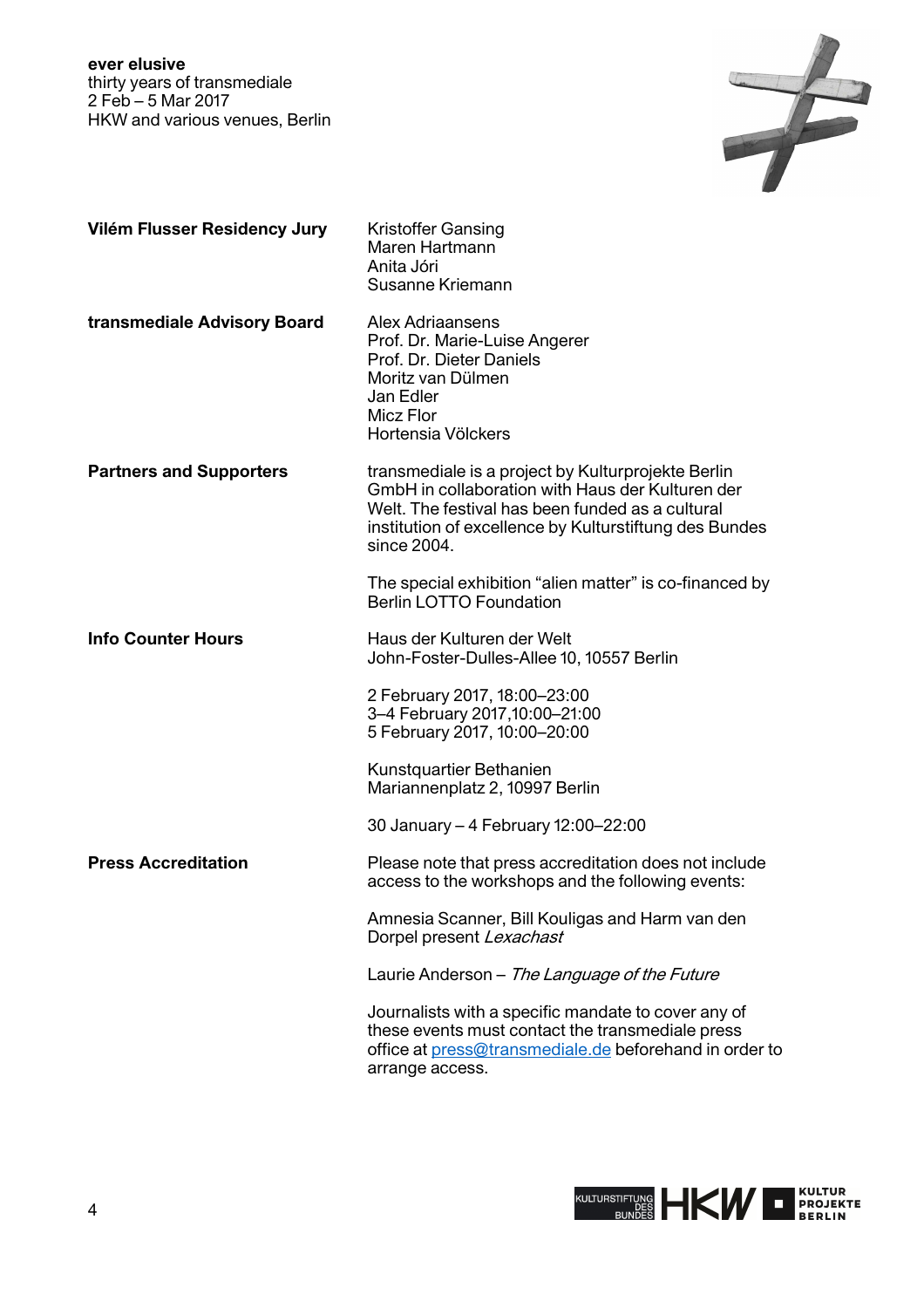

## **Tickets transmediale 2017**

| Auditorium Performance   Lexachast     | 15€    |
|----------------------------------------|--------|
| Auditorium Screening   The Sprawl      | 10€/8€ |
| <b>Auditorium Keynote</b>              | 8€/5€  |
| Auditorium Talk/Panel                  | 8€/5€  |
| Theatersaal Performance   Bear With Me | 10€/8€ |
| Theatersaal Conference Program         | 8€/5€  |
| <b>Theatersaal Screening</b>           | 8€/5€  |
| <b>Studio Event</b>                    | 8€/5€  |
| Workshop                               | 5€     |

Exhibition 5€ / 3€ Guided Exhibition Tour / Exhibition Dialogue 5€ (plus reduced Exhibition ticket)

Closing Weekend Auditorium Performance | The Language of the Future 25€

## **Passes**

| transmediale Day Pass                              | 27€/22€   |
|----------------------------------------------------|-----------|
| transmediale Day Pass Excursion                    | 10€/8€    |
| transmediale Festival Pass                         | 75€/60€   |
| transmediale Festival Pass Student Group           | 60€       |
| transmediale + CTM Connect Pass                    | 130€/120€ |
| transmediale + CTM Connect Pass GOLD               | 170€      |
| transmediale + CTM Connect Pass Student Group 120€ |           |

| <b>Festival Architecture</b> | raumlaborberlin-Francesco Apuzzo with Nina Peters and<br><b>Ryan Kelso-Lewis</b>                                 |
|------------------------------|------------------------------------------------------------------------------------------------------------------|
| <b>Graphic Design</b>        | The Laboratory of Manuel Bürger-Manuel Bürger, Simon<br>Schindele, Stefanie Ackermann, Alexander Papoli-Barawati |
| <b>Website Development</b>   | einskommanull-Laura Oldenbourg, Sebastian Göbel,<br>Michael Scharnagl                                            |
| <b>Technical Support</b>     | serve-u---Phillip Sünderhauf, Andreas Buchholz, Marc<br>Klische, Gregor Krajnik                                  |